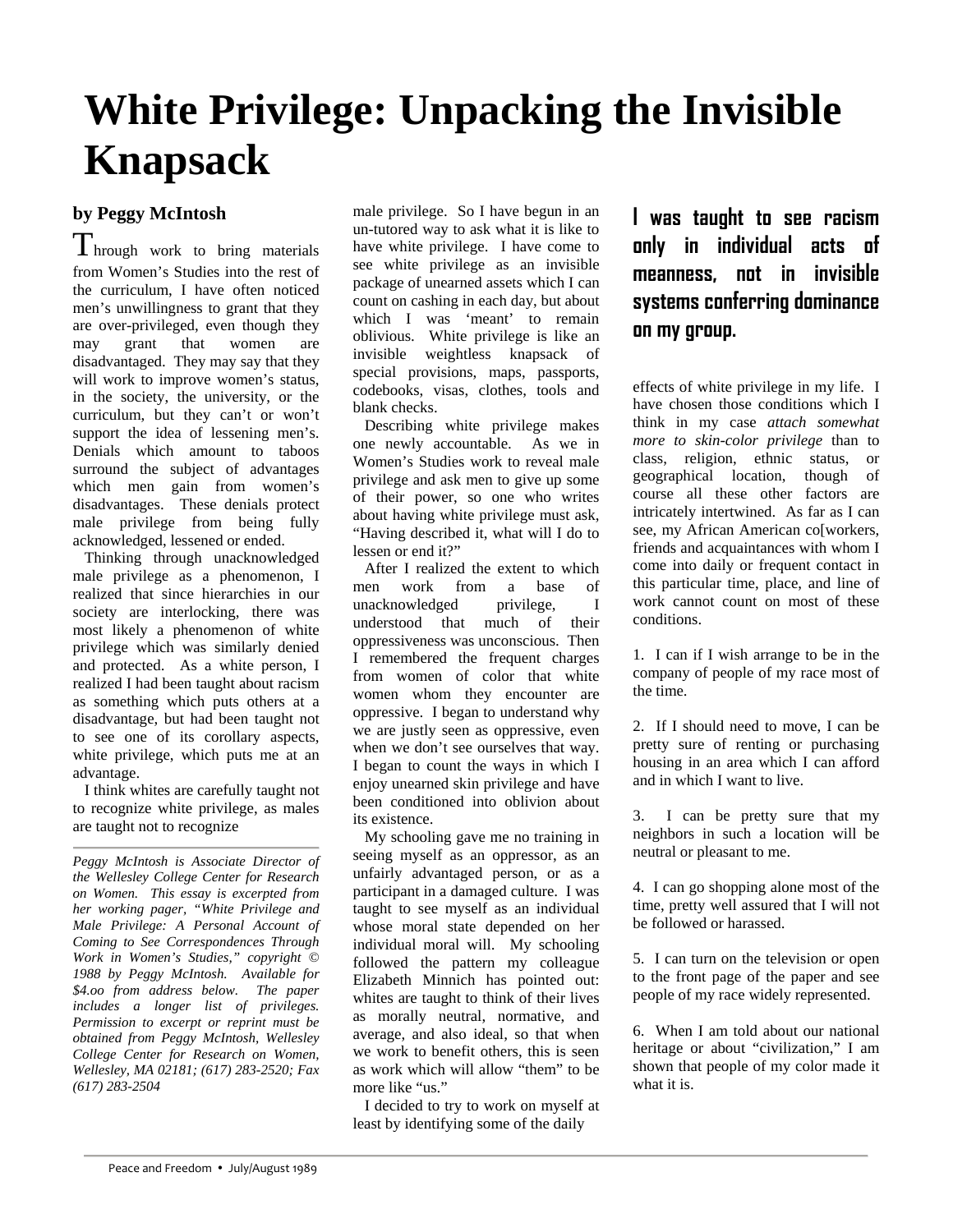7. I can be sure that my children will be given curricular materials that testify to the existence of their race.

8. If I want to, I can be pretty sure of finding a publisher for this piece on white privilege.

9. I can go into a music shop and count on finding the music of my race represented, into a supermarket and find the staple foods which fit with my cultural traditions, into a hairdresser's shop and find someone who can cut my hair.

10. Whether I use checks, credit cards, or cash, I can count on my skin color not to work against the appearance of financial reliability.

11. I can arrange to protect my children most of the time from people who might not like them.

12. I can sear, or dress in second hand clothes, or not answer letters, without having people attribute these choices to the bad morals, the poverty, or the illiteracy of my race.

13. I can speak in public to a powerful male group without putting my race on trial.

14. I can do well in a challenging situation without being called a credit to my race.

15. I am never asked to speak for all the people of my racial group.

16. I can remain oblivious of the language and customs of persons of color who constitute the world's majority without feeling in my culture any penalty for such oblivion.

17. I can criticize our government and talk about how much I fear its policies and behavior without being seen as a cultural outsider.

18. I can be pretty sure that if I ask to talk to "the person in charge," I will be facing a person of my race.

19. If a traffic cop pulls me over or if the IRS audits my tax return, I can be sure I haven't been singled out because of my race

20. I can easily buy posters, postcards, picture books, greeting cards, dolls, toys, and children's magazines featuring people of my race.

21. I can go home from most meetings of organizations I belong to feeling somewhat tied in, rather than isolated, out-of-place, outnumbered, unheard, held at a distance, or feared.

22. I can take a job with an affirmative action employer without having coworkers on the job suspect that I got it because of race.

23. I can choose public accommodation without fearing that people of my race cannot get in or will be mistreated in the places I have chosen.

24. I can be sure that if I need legal or medical help, my race will not work against me.

25. If my day, week, or year is going badly, I need not ask of each negative episode or situation whether it has racial overtones.

26. I can choose blemish cover or bandages in "flesh" color and have them more or less match my skin.

I repeatedly forgot each of the realizations on this list until I wrote it down. For me white privilege has turned out to be an elusive and fugitive subject. The pressure to avoid it is great, for in facing it I must give up the myth of meritocracy. If these things are true, this is not such a free country; one's life is not what one makes it; many doors open for certain people through no virtues of their own.

 In unpacking this invisible knapsack of white privilege, I have listed conditions of daily experience which I once took for granted. Nor did I think of any of these prerequisites as bad for the holder. I now think that we need a more finely differentiated taxonomy of

privilege, for some of these varieties are only what one would want for everyone in a just society, and others give license to be ignorant, oblivious, arrogant and destructive.

I see a pattern running through the matrix of white privilege, a pattern of assumptions which were passed on to me as a white person. There was one main piece of cultural turf; it was my own turf, and I was among those who could control the turf. *My skin color was an asset for any move I was educated to want to make.* I could think of myself as belonging in major ways, and of making social systems work for me. I could freely disparage, fear, neglect, or be oblivious to anything outside of the dominant cultural forms. Being of the main culture, I could also criticize it fairly freely.

In proportion as my racial group was being made confident, comfortable, and oblivious, other groups were likely being made unconfident, uncomfortable, and alienated. Whiteness protected me from many kinds of hostility, distress and violence, which I was being subtly trained to visit in turn upon people of color.

For this reason, the word "privilege" now seems to me misleading. We usually think of privilege as being a favored state, whether earned or conferred by birth or luck. Yes some of the conditions I have described here work to systematically over empower certain groups. Such privilege simply *confers dominance* because of one's race or sex.

I want, then, to distinguish between earned strength and unearned power conferred systemically. Power from unearned privilege can look like strength when it is in fact permission to escape or to dominate. But not all of the privileges on my list are inevitably damaging. Some, like the expectation that neighbors will be decent to you, or that your race will not count against you in court, should be the norm in a just society. Others, like the privilege to ignore less powerful people, distort the humanity of the holders as well as the ignored groups.